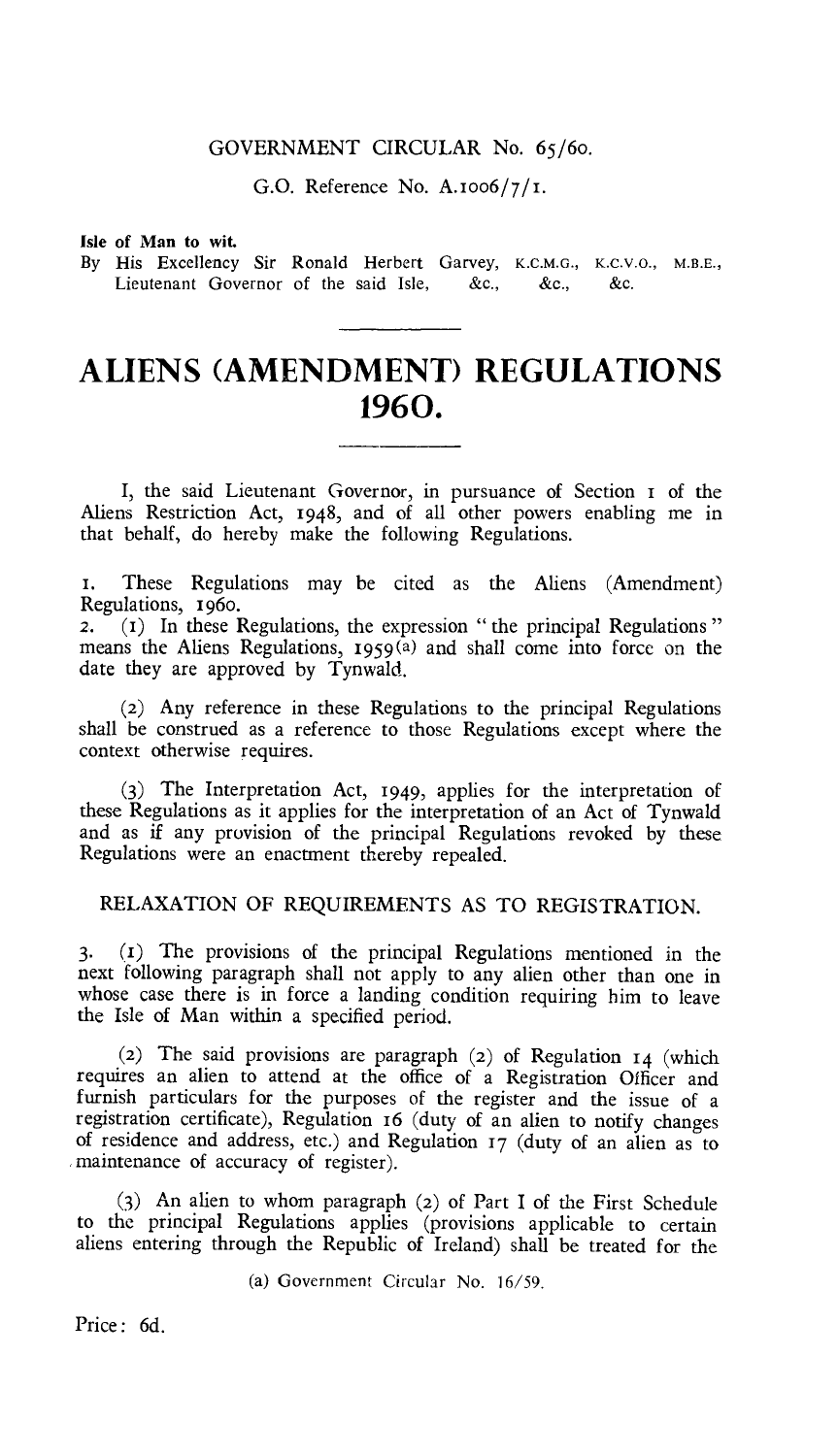purposes of paragraph (1) of this Regulation as one in whose case there is in force such a landing condition as is mentioned in that paragraph.

(4) In paragraph (i) of this Regulation, the expression " landing condition " has the meaning assigned to it by the principal Regulations and includes a condition imposed on an alien on landing in the United Kingdom or any of the Channel Islands as that condition has effect in relation to him while in the Isle of Man by virtue of Regulation 6 of the principal Regulations (landing conditions imposed in United Kingdom or Channel Islands).

(5) In accordance with the foregoing provisions of this Regulation, the following amendments shall be made in the principal Regulations, that is to say—

- (a) subparagraph (c) of paragraph  $(1)$  of the said Regulation 14 (by virtue of which a person of or over the age of r6 years who becomes an alien while in the Isle of Man is required to comply with paragraph (2) of that Regulation) shall be omitted;
- (b) after paragraph (1) of Regulation 15 (which specifies the the conditions on which an alien is exempt from registration on entering the Isle of Man) there shall be inserted the following paragraph : —
	- "(IA) An alien shall not be required to attend and furnish particulars as aforesaid by reason of his entering the Isle of Man or of his falling within subparagraph (b) of paragraph (i) of the said Regulation 14 unless there is for the time being in force in his case a landing condition requiring him to leave the Isle of Man within a specified period ";
- (c) at the end of Regulation 16, there shall be added the following paragraph : —
	- " $(5)$  This Regulation shall not apply to an alien other than one in whose case there is for the time being in force a landing condition requiring him to leave the Isle of Man within a specified period ";
- (d) at the end of Regulation i7, there shall be added the following paragraph : —
	- " (4) This Regulation shall not apply to an alien other than one in whose case there is for the time being in force a landing condition requiring him to leave the Isle of Man within a specified period  $\overline{r}$ ;
- (e) after paragraph **2** of the First Schedule, there shall be inserted the following paragraph  $:$   $-$ 
	- "(2A) An alien to whom the last foregoing paragraph applies shall be deemed, for the purposes of Regulation 13 of these Regulations and Regulations 15, i6 and 17 thereof, to be one in whose case there is in force a landing condition such as is mentioned in paragraph  $(IA)$  of the said Regulation 15".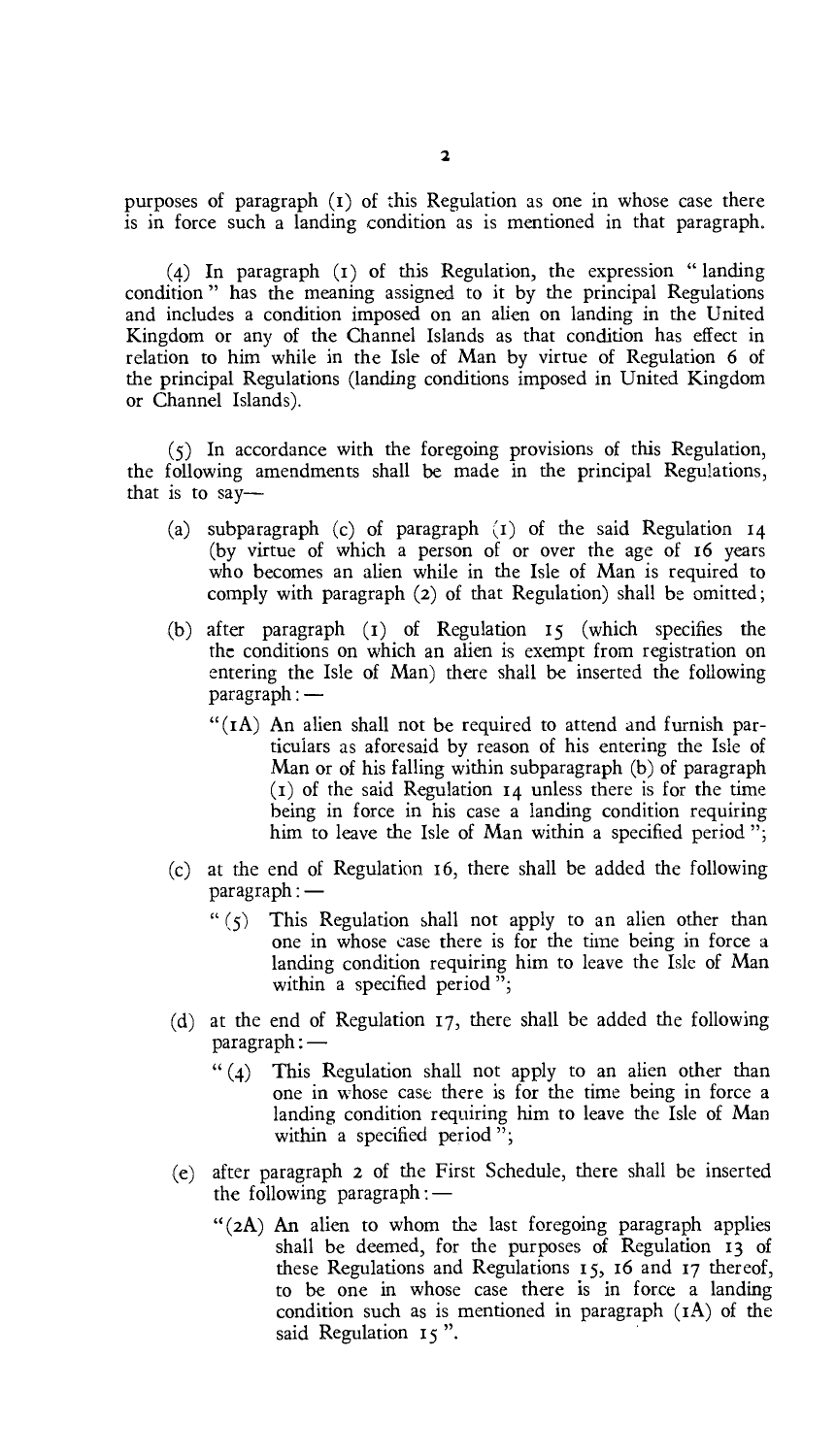#### DUTIES OF REGISTRATION OFFICERS.

The following paragraph shall be inserted after paragraph (2) of Regulation 13 of the principal Regulations (Registration Officers to keep a register of aliens):-

"(2A) Nothing in the last foregoing paragraph shall be taken as requiring a registration officer to keep in the register any particulars relating to an alien in whose case there is not for the time being in force a landing condition requiring him to leave the Isle of Man within a specified period or who is for the time being not required (otherwise than by reason of his being such an alien as aforesaid) by virtue of Regulation 15 of these Regulations to attend and furnish particulars under paragraph  $(2)$  of Regulation 14 of these Regulations".

## POSTPONEMENT OF REGISTRATION.

5. In paragraph (2) of Regulation 15 of the principal Regulations (which postpones for three months the obligation of an alien to register (except in certain events)), for the words " unless he is required by landing conditions to comply " there shall be substituted the words " unless he is required by landing conditions or notice in writing given to him by the Governor to comply  $\ddot{v}$ .

#### AMENDMENTS RELATING TO NOTIFICATIONS OF CHANGES AFFECTING REGISTERED ALIENS.

6. (I) The following amendments shall be made in Regulation 16 of the principal Regulations, that is to say :  $-$ 

- (a) in paragraph (t) (which requires a registered alien to report a change of residence within seventy-two hours after his arrival) for the words " within seventy-two hours of his arrival " there shall be subsituted the words " before the expiration of the period of seven days beginning with the day of his arrival ";
- (b) in paragraph (3) (which requires a registered alien having no residence in the Isle of Man who moves from one address to another to notify his new address within seventy-two hours after his arrival) for the words " within seventy-two hours " to the end of the paragraph there shall be substituted the words " to the registration officer before the expiration of the period of seven days beginning with the day of his arrival ".

(2) The following amendments shall be made in subparagraph (a) of paragraph (1) of Regulation 17 of the principal Regulations (which paragraph requires a registered alien to give notice of any event affecting the accuracy of any particulars registered in relation to him (other than particulars specified in paragraphs 7 to to of the Second Schedule to the principal Regulations) within seventy-two hours of the occurrence of that event), that is to say :  $-$ 

(a) for the words " within seventy-two hours of the occurrence of any event" there shall be substituted the words " before the expiration of the period of seven days beginning with that on which occurs any event";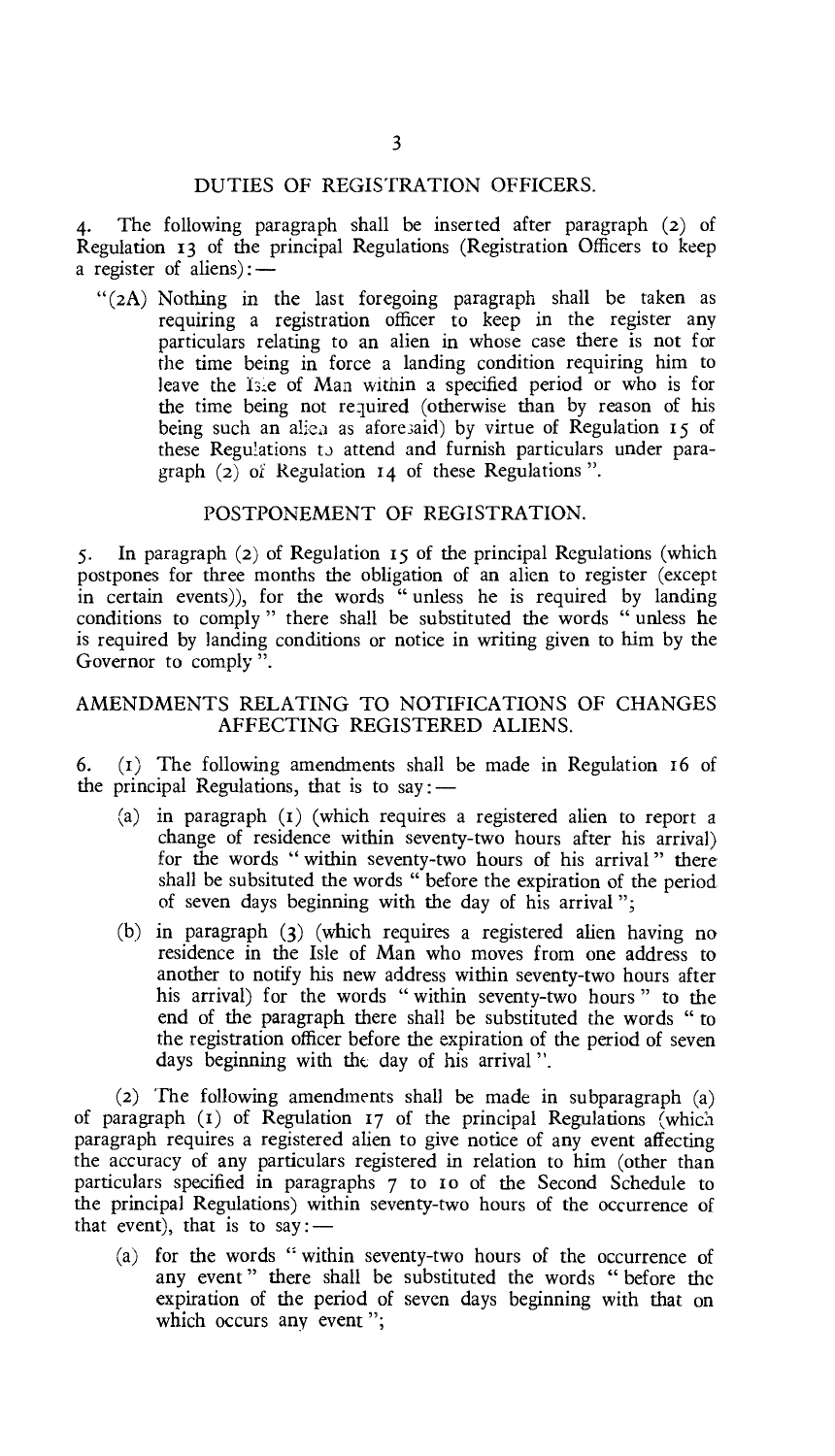(b) for the words " paragraphs  $7$  to  $10$ " there shall be substituted the words " paragraphs  $7$  to II".

PRODUCTION OF REGISTRATION CERTIFICATES, ETC.

7. The following shall be substituted for Regulation 18 of the principal Regulations (production of registration certificates, etc.) : —

- " $18$  (I) Every alien of or over the age of 16 years in whose case there is for the time being in force a landing condition requiring him to leave the Isle of Man within a specified period, on demand made at any time by an immigration officer or constable, either produce—
	- (a) if the alien has furnished particulars under Regulation 14 of these Regulations, his registration certificate ;
	- (b) if the alien has not furnished such particulars, his passport or some other document satisfactorily establishing his identity,

or give to the officer or constable a satisfactory reason for not producing such a registration certificate, passport or other document as aforesaid.

(2) Every alien of or over the age of i6 years, other than one to whom the foregoing paragraph applies, shall on demand made at any time by an immigration officer or constable either produce to the officer or constable a document, being his registration certificate, passport or some other document, satisfactorily establishing his identity or give to the officer or constable a satisfactory reason for not producing such a document ".

## AMENDMENT OF REGULATION 24 OF PRINCIPAL REGULATIONS.

8. In subparagraph (b) of paragraph (2) of Regulation 24 of the principal Regulations (exemption from the Regulations, in certain circumstances, of members of the Armed Forces of specified countries) after the word "France" there shall be inserted the word "Greece", and after the word " Portugal " there shall be inserted the word " Turkey ".

## AMENDMENT OF FIRST SCHEDULE TO PRINCIPAL REGULATIONS.

9. In paragraph 3 of the First Schedule to the principal Regulations (provisions applicable to certain aliens entering through the Republic of Ireland) in subparagraph (a) after the word " Belgium " there shall be inserted the word " Bolivia ", after the word " Luxembourg " there shall be inserted the word " Mexico ", after the word " Monaco " there shall be inserted the word " Morocco ", and after the words "San Marino " there shall be inserted the word " Spain ".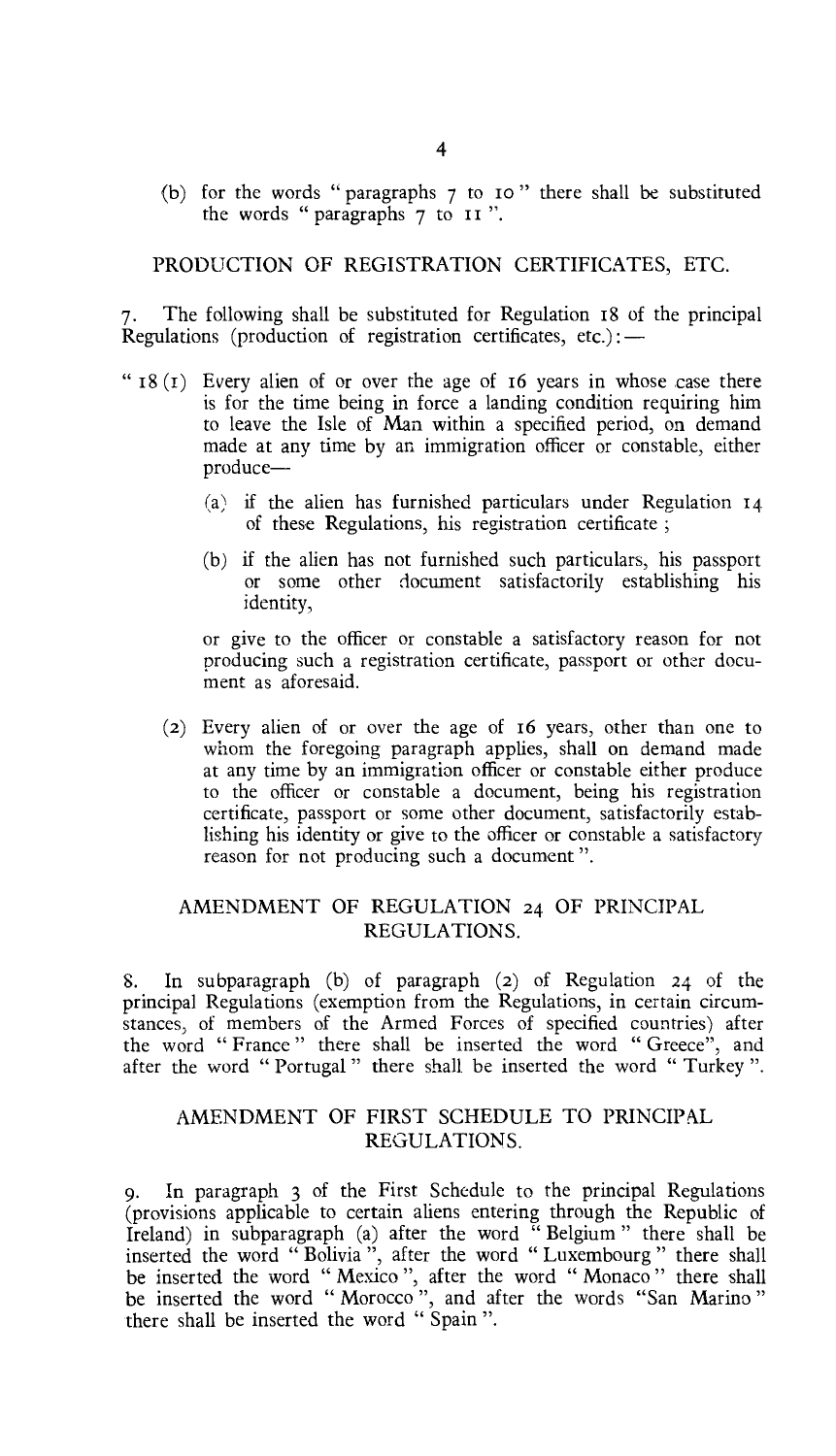#### 5

#### AMENDMENT OF SECOND SCHEDULE TO PRINCIPAL REGULATIONS.

to. In the Second Schedule to the principal Regulations (particulars of aliens to be entered in the register), paragraph 15 is hereby revoked.

GIVEN under my hand this 24th day of December, 196o.

## R. H. GARVEY,

Lieutenant Governor.

The above Regulations were approved by Tynwald on i8th January, 1961.

## EXPLANATORY NOTE.

## *(This Note is not part of the Order but is intended to indicate its general purport.)*

These Regulations amend the Aliens Regulations, 1959 (" the principal Regulations ") with effect from the date on which they are approved by Tynwald and relate to the liability of aliens to register with the Police and certain other matters.

Under Regulation 3 of the present Regulations, no alien will be required to register or furnish particulars, or changes in particulars, to the Police under the principal Regulations, unless he is required, by a landing condition or under the First Schedule to the principal Regulations, to leave the Isle of Man within a specified period. Regulation 4 of the present Regulations makes consequential provision regarding the duties of registration officers.

Under Regulation  $15(2)$  of the principal Regulations, the normal postponement for three months of the obligation of an alien to register is made subject to certain exceptions: under Regulation 5 of the present Regulations there is added to the exceptions the case of an alien who is required by notice of the Governor to register forthwith. Under Regulations 16 and 17 of the principal Regulations, registered aliens are required to notify within 72 hours changes of residence or address or of particulars entered in the registration certificate : under Regulation 6 of the present Regulations this period is extended to 7 days.

Regulation 18 of the principal Regulations makes provision regarding the production by aliens of documents establishing their identity: the new Regulation 18 set out in Regulation 7 of the present Regulations makes fresh provision in this respect: in particular, the requirement to produce is now restricted to aliens over the age of 16 and the provision as to detention of aliens who fail to comply with the Regulation is not